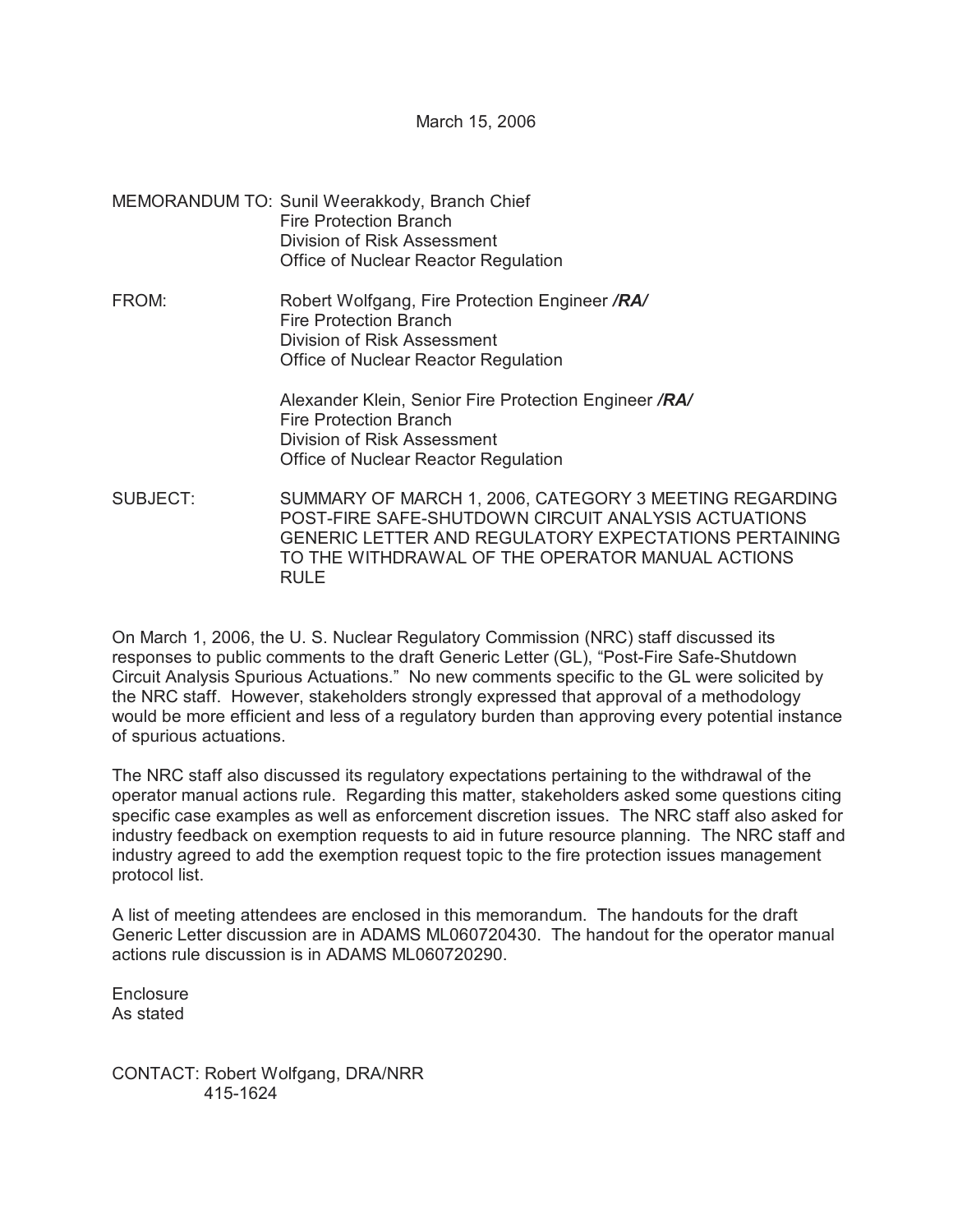- MEMORANDUM TO: Sunil Weerakkody, Branch Chief Fire Protection Branch Division of Risk Assessment Office of Nuclear Reactor Regulation
- FROM: Robert Wolfgang, Fire Protection Engineer Fire Protection Branch Division of Risk Assessment Office of Nuclear Reactor Regulation

Alexander Klein, Senior Fire Protection Engineer Fire Protection Branch Division of Risk Assessment Office of Nuclear Reactor Regulation

SUBJECT: SUMMARY OF MARCH 1, 2006, CATEGORY 3 MEETING REGARDING POST-FIRE SAFE-SHUTDOWN CIRCUIT ANALYSIS ACTUATIONS GENERIC LETTER AND REGULATORY EXPECTATIONS PERTAINING TO THE WITHDRAWAL OF THE OPERATOR MANUAL ACTIONS RULE

On March 1, 2006, the U. S. Nuclear Regulatory Commission (NRC) staff discussed its responses to public comments to the draft Generic Letter (GL), "Post-Fire Safe-Shutdown Circuit Analysis Spurious Actuations." No new comments specific to the GL were solicited by the NRC staff. However, stakeholders strongly expressed that approval of a methodology would be more efficient and less of a regulatory burden than approving every potential instance of spurious actuations.

The NRC staff also discussed its regulatory expectations pertaining to the withdrawal of the operator manual actions rule. Regarding this matter, stakeholders asked some questions citing specific case examples as well as enforcement discretion issues. The NRC staff also asked for industry feedback on exemption requests to aid in future resource planning. The NRC staff and industry agreed to add the exemption request topic to the fire protection issues management protocol list.

A list of meeting attendees are enclosed in this memorandum. The handouts for the draft Generic Letter discussion are in ADAMS ML060720430. The handout for the operator manual actions rule discussion is in ADAMS ML060720290.

| OFFICE      | AFPR/FPF  | AFPR/FPF      | IPGCB/PM | AFPB/BC     |
|-------------|-----------|---------------|----------|-------------|
| <b>NAME</b> | RWolfgang | <b>AKlein</b> | QNguyen  | SWeerakoddy |
| DATE        | 03/14/06  | 03/14/06      | 03/15/06 | 03/15/06    |

Adams Accessiion Number: ML060730352

**OFFICIAL RECORD COPY**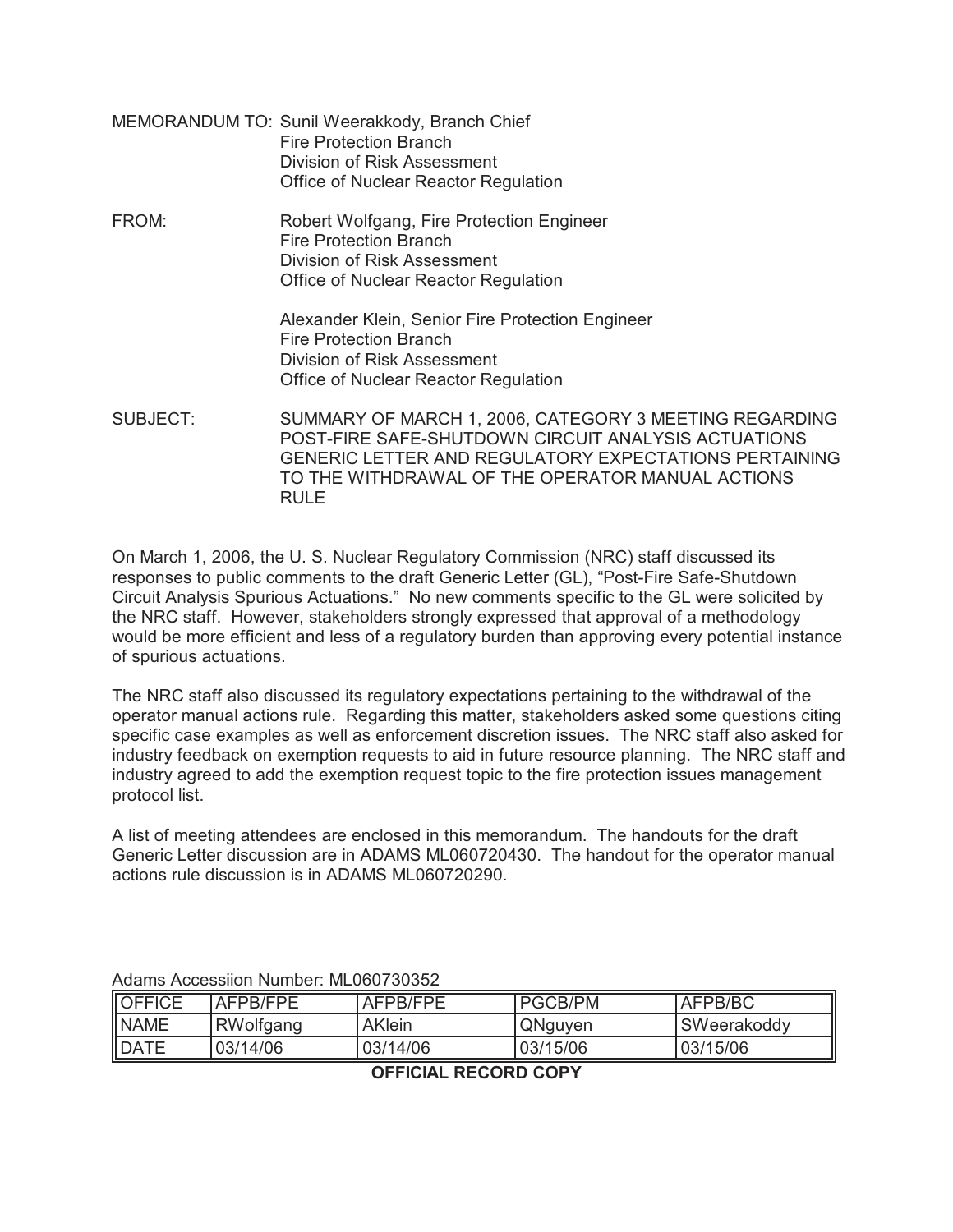# **MEETING WITH NUCLEAR ENERGY INSTITUTE (NEI)**

# **LIST OF ATTENDEES**

## **MARCH 1, 2006**

### **NRC**

- J. Lyons
- P. Lain
- B. Radlinski
- S. Weerakkody
- A. Klein
- C. Moulton
- J. Rogge
- R. Gallucci
- Q. Nguyen
- D. Frumkin
- J. Hyslop
- C. Nolan
- B. Richter
- R. Woods
- B. Wolfgang
- P. Qualls
- G. Mizuno
- J. Bonearra

### **OTHER**

- A. Marion (NEI)
- B. Jamar (NEI)
- J. Lamb (ACRS)
- R. Jamison (FPL Energy Seabrook)
- J. Masterlank (NMC)
- P. Colman (EPM, Inc.)
- F. Peuizzari (EPM, Inc.)
- F. Garrett (APS)
- R. Wilferd (STARS)
- J. Reddington (FENOC)
- P. Campbell (Morgan Lewis)
- J. Redmond (AREVA)
- B. McDevitt (AREVA)
- R. White (ERIN)
- D. Tolete (Dominion)
- M. Carlson (Amergen)
- B. Dukes (Nisys Corp)